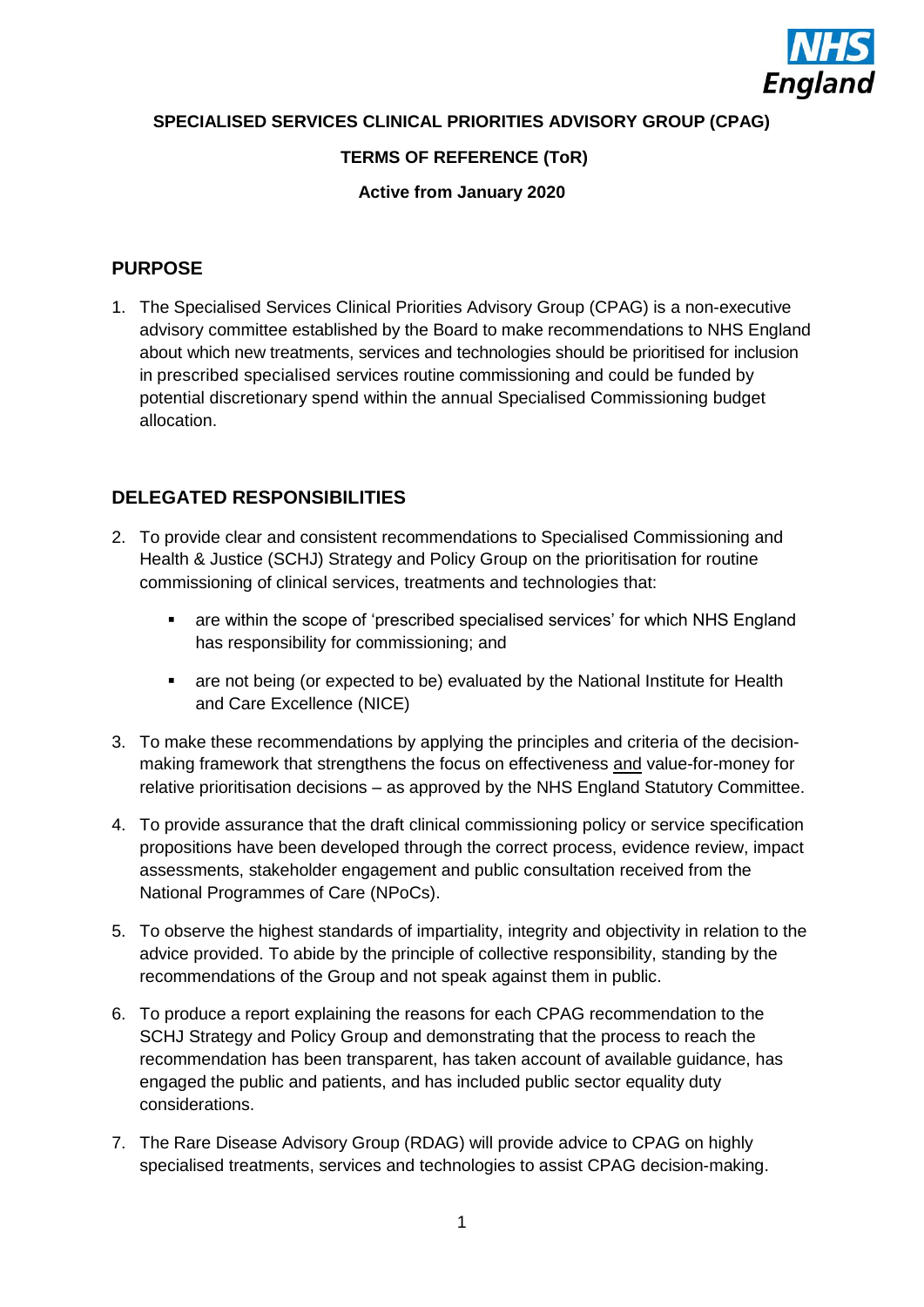# **GOVERNANCE**

- 8. CPAG will be accountable and provide recommendations to the SCHJ Strategy and Policy Group. The Chair of this Group approves the ToR and membership (with the exception of the Chair of CPAG who is appointed by the NHS England/Improvement Medical Director).
- 9. Quoracy is reached when at least a regional medical director for commissioning, a commissioning director (or delegated deputy), a finance director (or delegated deputy) and a Patient and Public Voice (PPV) representative are present.
- 10. Members should aim to arrive at recommendations by a consensus. Where consensus cannot be reached, a simple majority of the present voting members (excluding the Chair) is required. Abstentions are not considered when determining the majority. The Chair will cast their vote only when the majority is not achieved.
- 11. The Secretariat is provided by NHS England Specialised Commissioning Clinical Effectiveness Team. The Secretariat is responsible, along with the Chair, for ensuring that CPAG operates within its Terms of Reference.

### **MEMBERSHIP**

- 12. The Chair and members of CPAG will be appointed for a period of up to three years, with the exception of members who sit on CPAG by virtue of their individual institutional roles. The Chair / Members can be re-appointed through a transparent application and interview process.
- 13. Formal membership:
	- Chair
	- Deputising Chair (during Chair absence)
	- Clinical Programmes Director, Specialised Commissioning
	- Finance Director, Specialised Commissioning
	- Head of Quality Surveillance/Deputy Director of Nursing, Specialised Commissioning
	- Regional Medical Directors of Commissioning (x3)
	- Regional Directors of Commissioning (x2)
	- Public Health England Representatives (x2)
	- Medical Ethicist
	- PPV Members (x4)
- 14. Additionally, the Chair can invite people with additional expertise / knowledge to support CPAG decision-making to be 'in attendance' at CPAG meeting (i.e. to contribute to meetings, but not have voting rights).